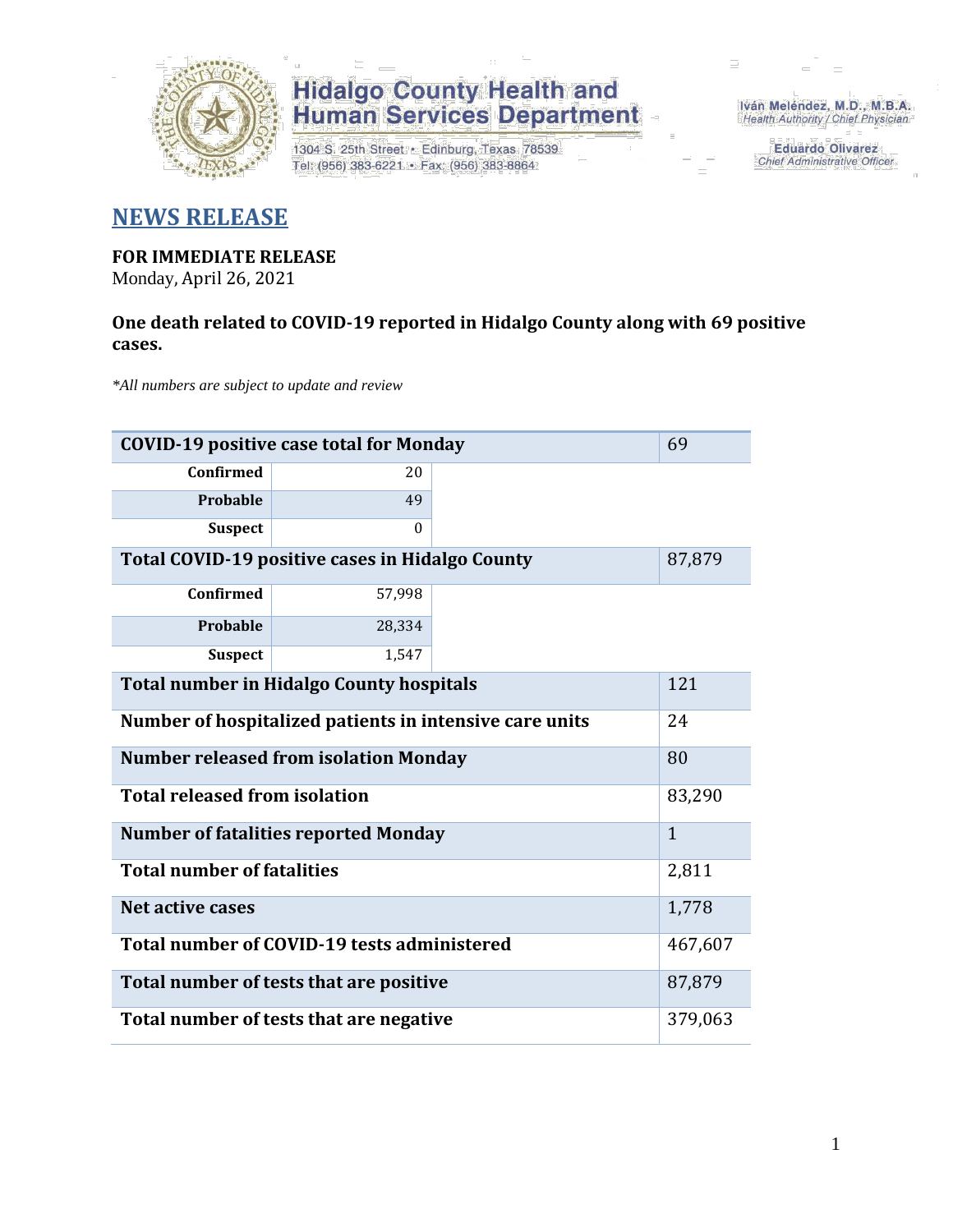

## **Hidalgo County Health and Human Services Department**

1304 S. 25th Street · Edinburg, Texas 78539 Tel: (956) 383-6221 · Fax: (956) 383-8864

Iván Meléndez, M.D., M.B.A. Health Authority / Chief Physician

> **Eduardo Olivarez Chief Administrative Officer**

*Hidalgo County uses the case status definition provided by the Texas Department of State Health Service's 2020 Epi Case Criteria Guide revised November 2020.*

- *1. Confirmed: A person who has tested positive through a molecular or PCR (oral or nasal swabs) test that looks for the presence of the virus's genetic material.*
- *2. Probable: A person who meets presumptive laboratory evidence through detection of COVID-19 by antigen test in a respiratory specimen.*
- *3. Suspect: A person who meets supported laboratory evidence through detection of specific antibodies in serum, plasma, whole body, and no prior history of being confirmed or probable case.*

*For more information of case status definition for COVID-19, please refer to:*

[https://www.dshs.state.tx.us/IDCU/investigation/epi-case-criteria-guide/2020-Epi-Case-Criteria-](https://www.dshs.state.tx.us/IDCU/investigation/epi-case-criteria-guide/2020-Epi-Case-Criteria-Guide.pdf)[Guide.pdf](https://www.dshs.state.tx.us/IDCU/investigation/epi-case-criteria-guide/2020-Epi-Case-Criteria-Guide.pdf)

The deaths include:

|  | Age Gender City                  |  |
|--|----------------------------------|--|
|  | $1 \mid 50s \mid$ Female   Pharr |  |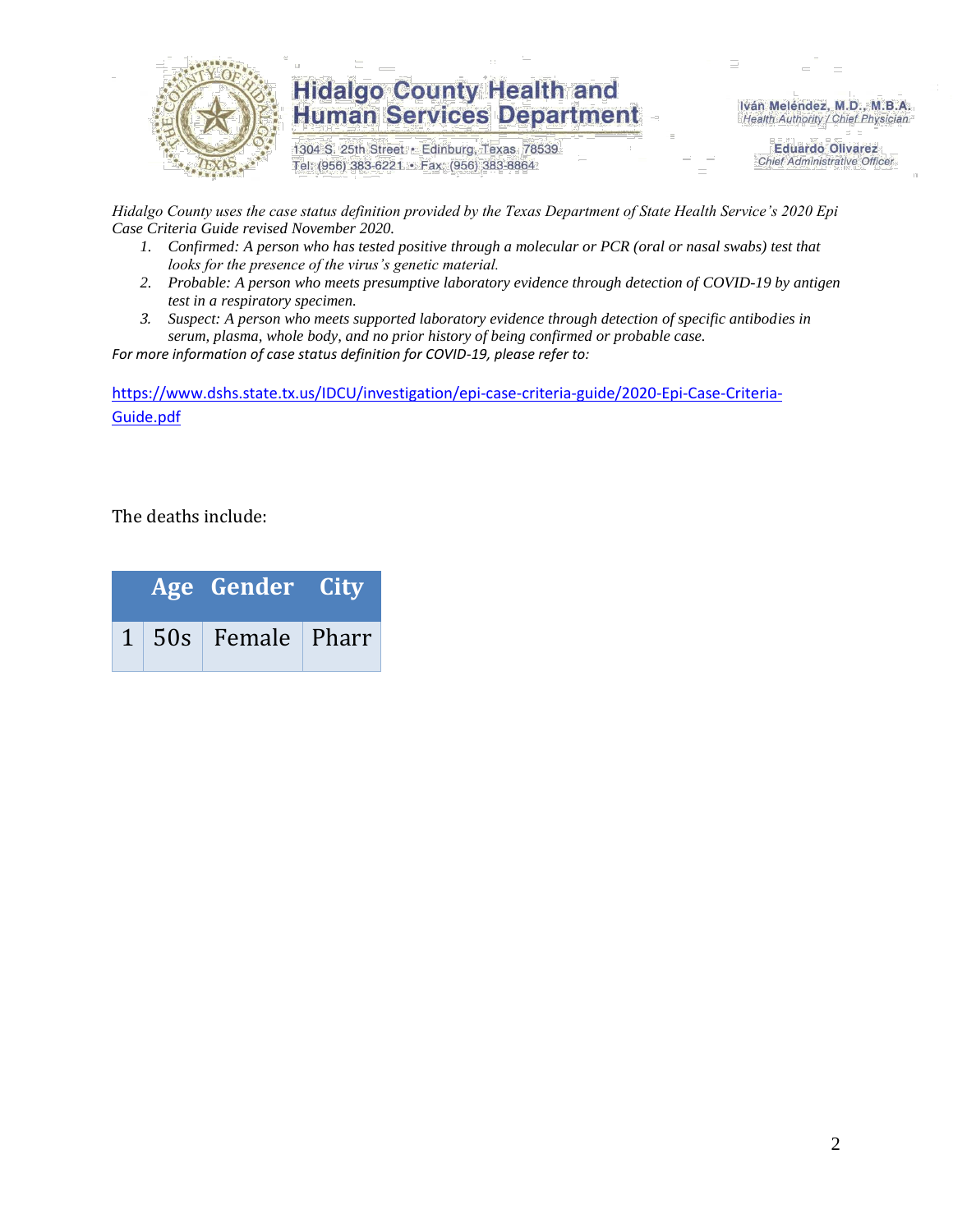

## **Hidalgo County Health and<br>Human Services Department**

1304 S. 25th Street · Edinburg, Texas 78539 Tel: (956) 383-6221 · Fax: (956) 383-8864

Iván Meléndez, M.D., M.B.A.<br>Health Authority / Chief Physician

**Eduardo Olivarez** Chief Administrative Officer

#### Monday, April 26, 2021 positive cases include:

|                | <b>Age Range</b> | Gender         | <b>City</b> |    | <b>Age Range</b> | Gender         | <b>City</b> |
|----------------|------------------|----------------|-------------|----|------------------|----------------|-------------|
| $\mathbf{1}$   | 30s              | $\mathbf M$    | Alamo       | 36 | $0 - 19$         | ${\bf F}$      | Mission     |
| $\overline{2}$ | 20s              | F              | Alton       | 37 | $0 - 19$         | F              | Mission     |
| 3              | $0 - 19$         | M              | Donna       | 38 | $0 - 19$         | ${\bf F}$      | Mission     |
| 4              | $0 - 19$         | M              | Donna       | 39 | $0 - 19$         | $\mathbf M$    | Mission     |
| 5              | $0 - 19$         | ${\bf F}$      | Donna       | 40 | 20s              | $\mathbf M$    | Mission     |
| 6              | $0 - 19$         | $\mathbf M$    | Donna       | 41 | 20s              | F              | Mission     |
| $\overline{7}$ | $0 - 19$         | F              | Donna       | 42 | $\overline{30s}$ | $\mathbf M$    | Mission     |
| 8              | 30s              | M              | Donna       | 43 | 40s              | $\mathbf M$    | Mission     |
| 9              | 30s              | F              | Donna       | 44 | $0 - 19$         | ${\bf F}$      | Pharr       |
| 10             | $\overline{50s}$ | M              | Donna       | 45 | 20s              | M              | Pharr       |
| 11             | $0 - 19$         | ${\bf F}$      | Edinburg    | 46 | 20s              | $\mathbf M$    | Pharr       |
| 12             | $0 - 19$         | F              | Edinburg    | 47 | 30s              | M              | Pharr       |
| 13             | 20s              | ${\rm F}$      | Edinburg    | 48 | 30s              | $\mathbf M$    | Pharr       |
| 14             | 20s              | $\mathbf M$    | Edinburg    | 49 | 60s              | ${\bf F}$      | Pharr       |
| 15             | 20s              | $\mathbf M$    | Edinburg    | 50 | $0 - 19$         | ${\bf F}$      | San Juan    |
| 16             | 30s              | ${\bf F}$      | Edinburg    | 51 | 20s              | M              | San Juan    |
| 17             | 40s              | ${\bf F}$      | Edinburg    | 52 | 20s              | ${\bf F}$      | San Juan    |
| 18             | 50s              | F              | Edinburg    | 53 | 20s              | F              | San Juan    |
| 19             | 20s              | $\mathbf M$    | Hidalgo     | 54 | 30s              | M              | San Juan    |
| 20             | 30s              | ${\bf F}$      | Hidalgo     | 55 | 40s              | ${\bf F}$      | San Juan    |
| 21             | 40s              | $\overline{F}$ | Hidalgo     | 56 | 40s              | ${\bf F}$      | San Juan    |
| 22             | $0 - 19$         | M              | McAllen     | 57 | $0 - 19$         | $\overline{F}$ | Undisclosed |
| 23             | $0 - 19$         | ${\bf F}$      | McAllen     | 58 | 40s              | ${\bf F}$      | Undisclosed |
| 24             | 20s              | F              | McAllen     | 59 | $70+$            | ${\bf F}$      | Undisclosed |
| 25             | 20s              | $\mathbf M$    | McAllen     | 60 | $0 - 19$         | $\mathbf M$    | Weslaco     |
| 26             | 20s              | ${\bf F}$      | McAllen     | 61 | $0 - 19$         | ${\bf F}$      | Weslaco     |
| 27             | 30s              | $\mathbf M$    | McAllen     | 62 | 20s              | $\mathbf M$    | Weslaco     |
| 28             | 30s              | ${\bf F}$      | McAllen     | 63 | 20s              | ${\bf F}$      | Weslaco     |
| 29             | 30s              | $\overline{F}$ | McAllen     | 64 | 30s              | M              | Weslaco     |
| 30             | 30s              | M              | McAllen     | 65 | 30s              | M              | Weslaco     |
| 31             | 40s              | ${\bf F}$      | McAllen     | 66 | 40s              | ${\bf F}$      | Weslaco     |